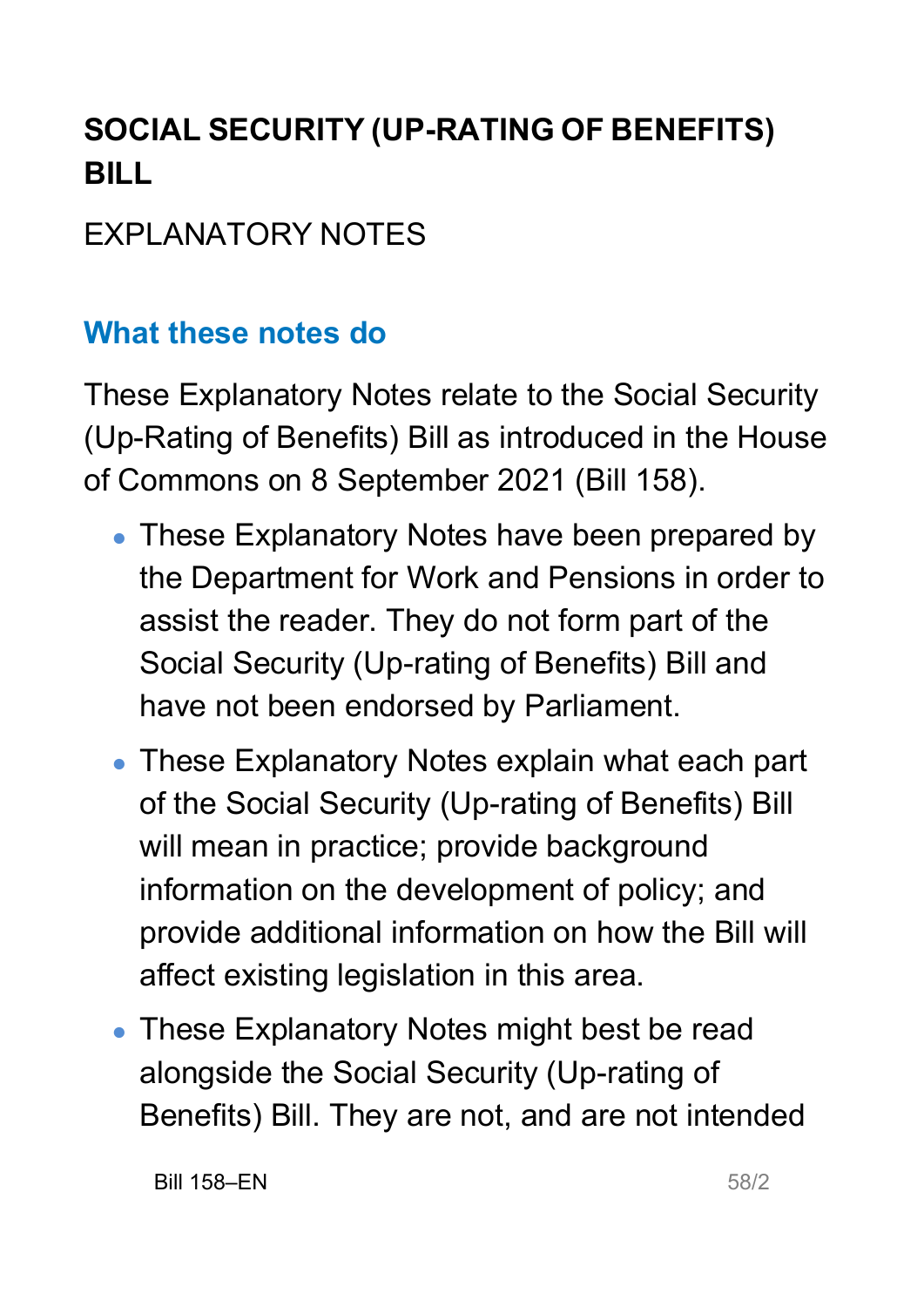to be, a comprehensive description of the Social Security (Up-rating of Benefits) Bill.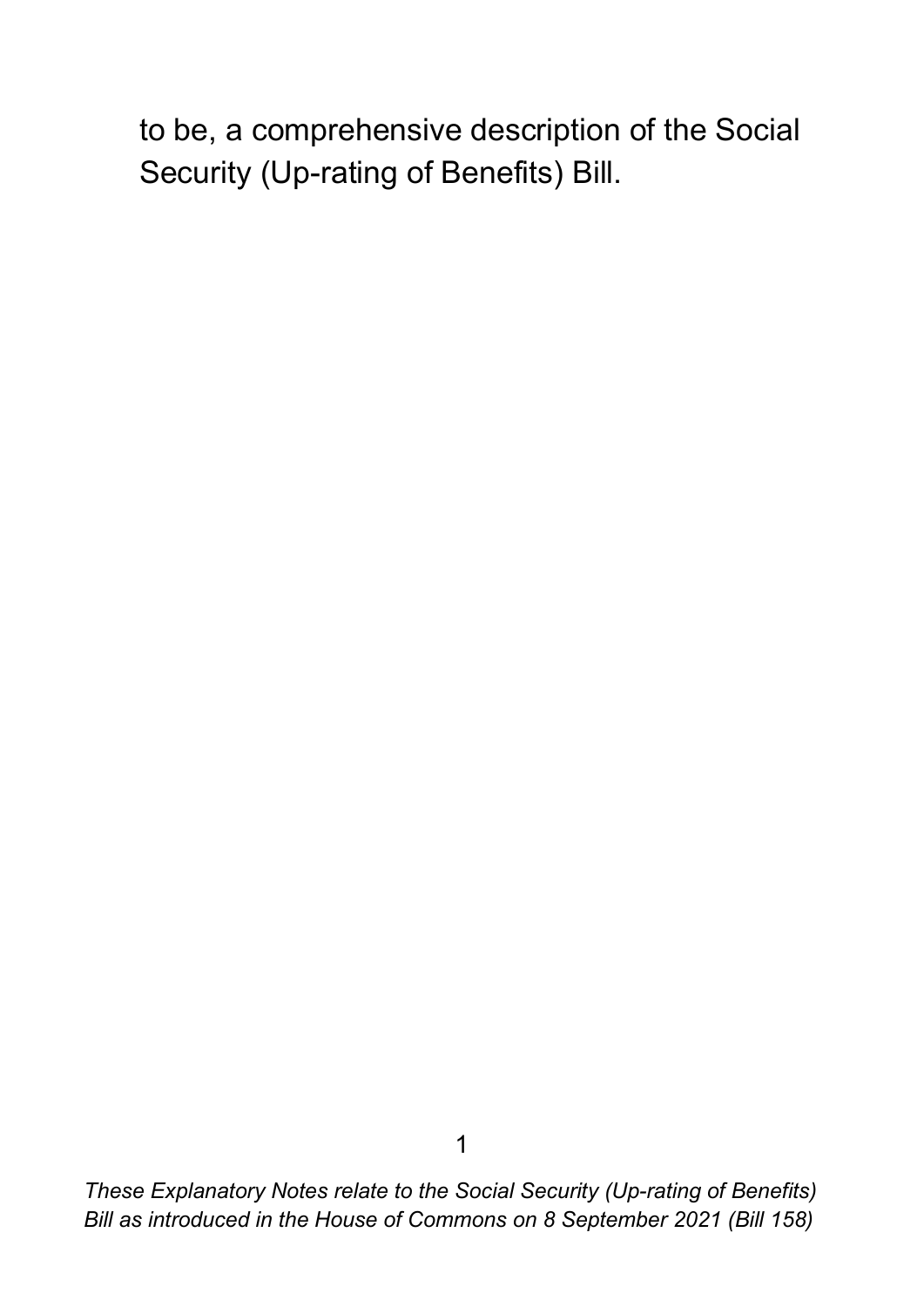#### **Table of Contents**

| <b>Subject</b> |
|----------------|
|----------------|

**Page of these Notes** 

<span id="page-2-0"></span>

| <b>Overview of the Bill</b>                                          | 3  |
|----------------------------------------------------------------------|----|
| <b>Policy background</b>                                             | 3  |
| Legal background                                                     | 6  |
| <b>Territorial extent and application</b>                            | 9  |
| <b>Fast track legislation</b>                                        | 10 |
| <b>Commentary on provisions of Bill</b>                              | 14 |
| <b>Financial implications of the Bill</b>                            | 16 |
| Parliamentary approval for financial costs or for<br>charges imposed | 16 |
| <b>Compatibility with the European Convention on</b>                 |    |
| Human Rights                                                         | 16 |
| <b>Related documents</b>                                             | 19 |
| <b>Annex - Territorial extent and application</b>                    | 20 |
| Subject matter and legislative competence of                         |    |
| devolved legislatures                                                | 21 |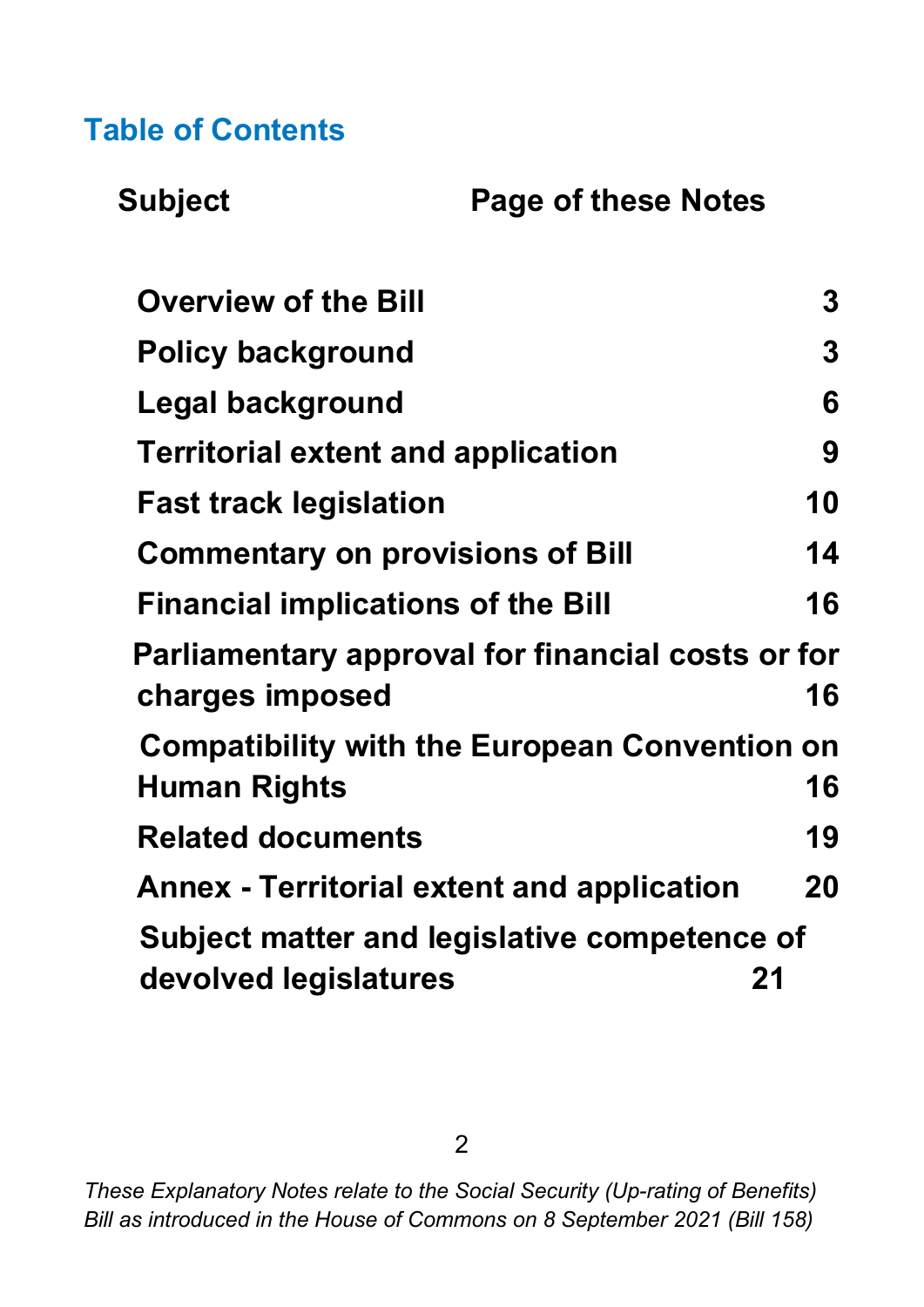### **Overview of the Bill**

1 The Bill has two clauses:

- Clause 1 provides for a review of the state pension and certain other benefits by reference to inflation and for the up-rating of the state pension and those other benefits by at least inflation or 2.5%, whichever is higher. This will apply only for the tax year 2022-23.
- Clause 2 contains the technical provisions in the Bill which cover the short title, extent and commencement.

## <span id="page-3-0"></span>**Policy background**

2 Up-rating is the annual mechanism by which the Secretary of State is required by law to conduct a review of applicable benefit and pension rates each year to determine whether they have retained their value in relation to the general level of prices or earnings. Where the relevant benefit or pension rates have not retained their value, legislation provides that the Secretary of State is required to (or in some instances may) up-rate their value. There are three sets of benefit groups: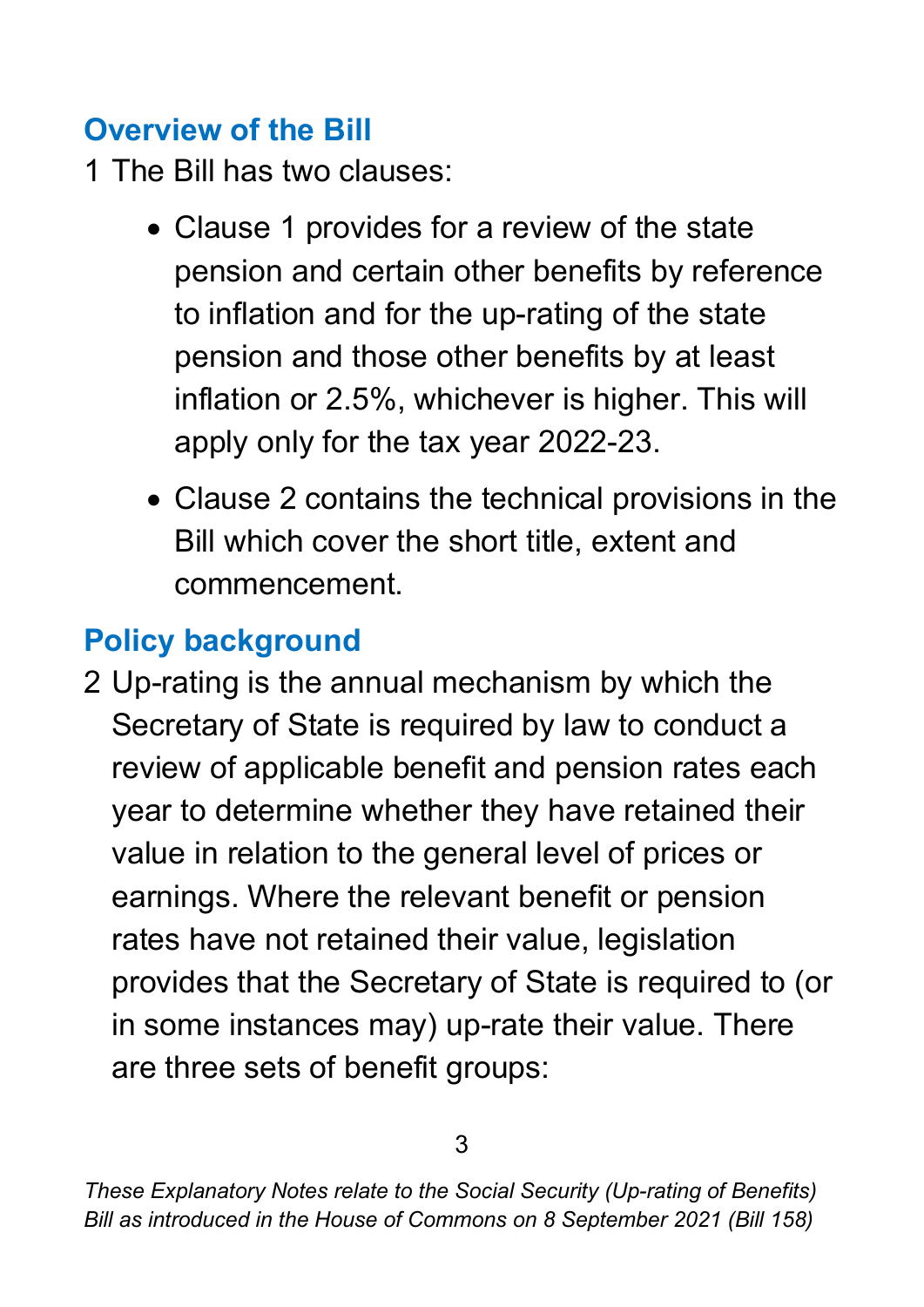- those that must rise at least in line with earnings: these are the basic State Pension and the full rate of the new State Pension, the Standard Minimum Guarantee in Pension Credit and survivors' benefits in Industrial Death Benefit;
- those that must rise at least in line with prices: these are mainly additional needs benefits, the largest of which are Personal Independence Payment, Disability Living Allowance, Attendance Allowance and Carer's Allowance. Other benefits that must also rise at least in line with prices include the Additional State Pension;
- those over which the Secretary of State has discretion: the largest of these is Universal Credit but also included are Employment and Support Allowance and Jobseeker's Allowance. This group is often referred to as the 'working age benefits'.
- 3 Since 2011, the up-rating process has used the September Consumer Prices Index (CPI) figure for the rise in prices and the May-July Average Weekly

*These Explanatory Notes relate to the Social Security (Up-rating of Benefits) Bill as introduced in the House of Commons on 8 September 2021 (Bill 158)*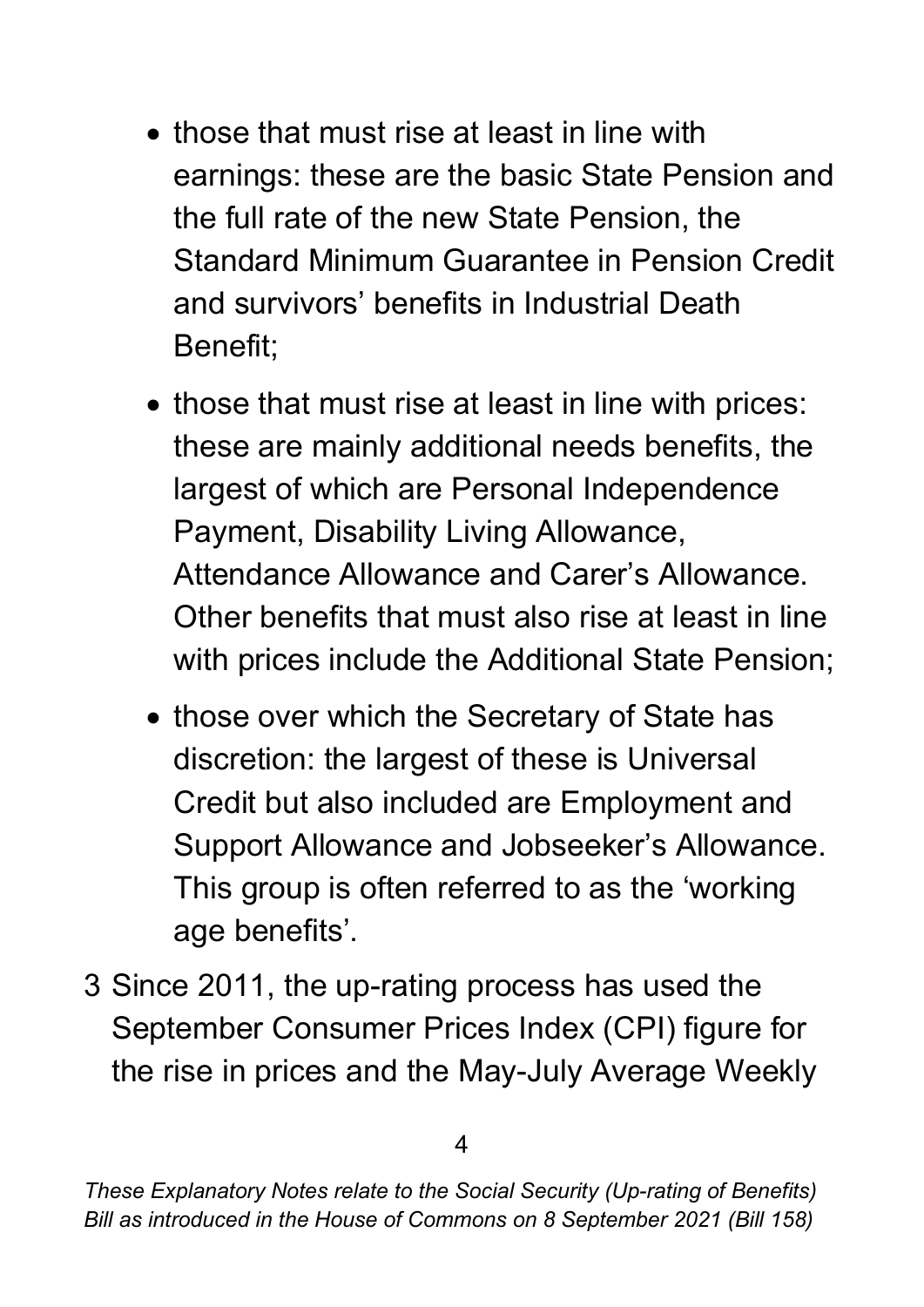Earnings (AWE) figure for the growth in earnings.

- 4 The latest AWE figure (April-June), published on 17 August 2021, has earnings growth at 8.8%. The Office for Budget Responsibility Spring Budget forecast for 2022-23 was 4.6%. An assessment by Department for Work and Pensions analysts suggests that earnings growth will be between 8% and 8.5% for the period May to July which is the reference period used for up-rating. The exceptionally high growth figure is inflated by the negative growth in earnings last year and the unusual employment market flows during the pandemic. If earnings do turn out to be much higher than forecast when published in October, it would have significant spending implications for State Pensions and other benefits linked to earnings. Once added, these increases would become the baseline for subsequent years.
- <span id="page-5-0"></span>5 This Bill modifies section 150A of the Social Security Administration Act 1992 (the 1992 Act) for the tax year 2022-23 so as to provide for the up-rating of the basic State Pension and certain other benefits by at least inflation or 2.5%, whichever is higher. Without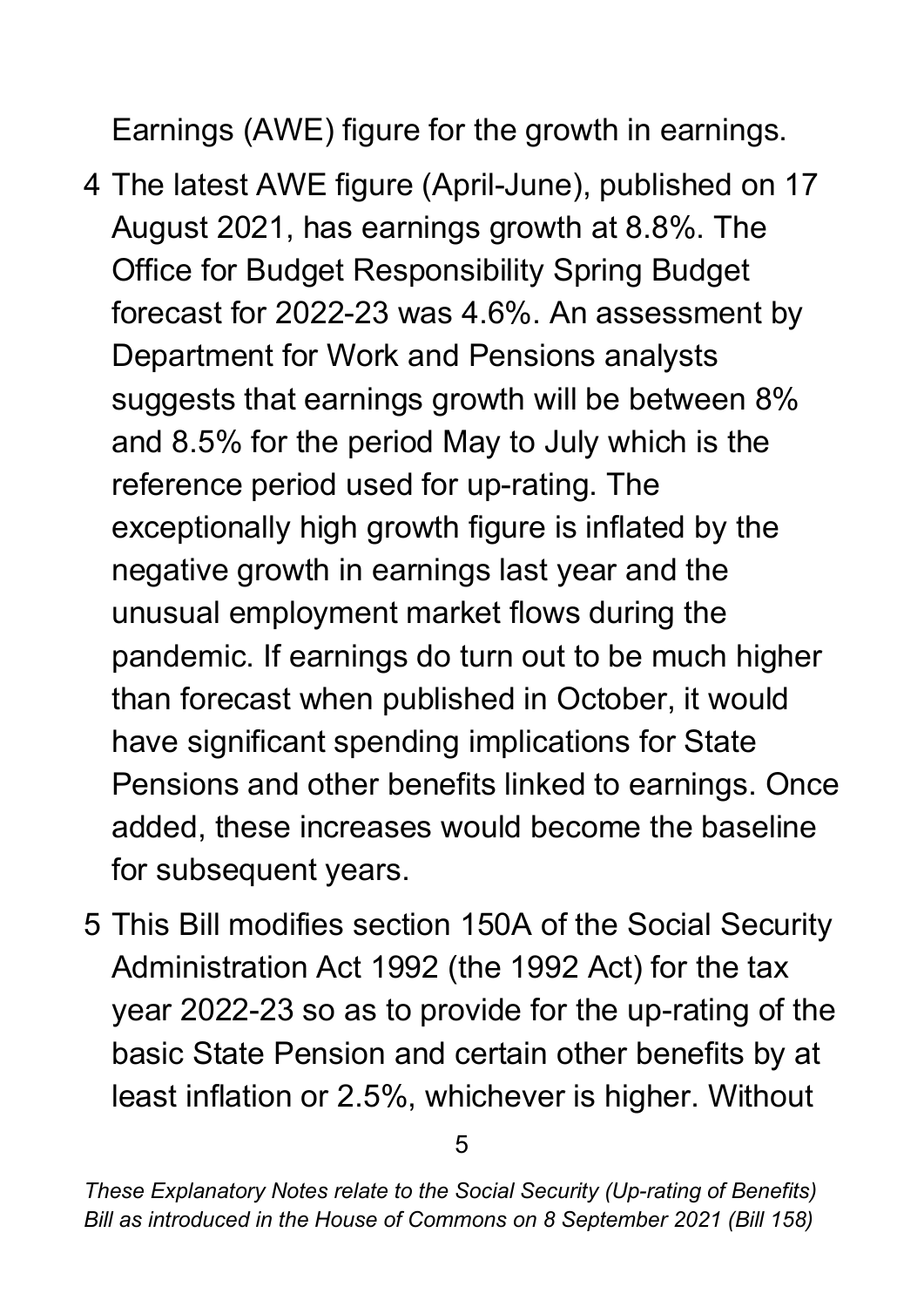the modification section 150A would require uprating by reference to the increase in earnings.

6 Last year, when earnings fell by 1%, the Government took forward primary legislation to ensure that State Pensions could nonetheless be increased and increased State Pensions by 2.5%, well above both earnings (minus 1%) and price inflation (0.5%). If it had not taken this action, most State Pensions would have been frozen. Due to earnings growth being inflated due to negative growth last year and the unusual employment market flows during a pandemic, a further one-year adjustment is needed. For the tax year 2022-23 the State Pension and certain other benefits will be uprated by at least inflation or 2.5%, whichever is higher.

### **Legal background**

7 The following gives a brief overview of the existing legislation that is referenced by this Bill. Further explanation if required is provided in the clause by clause commentary.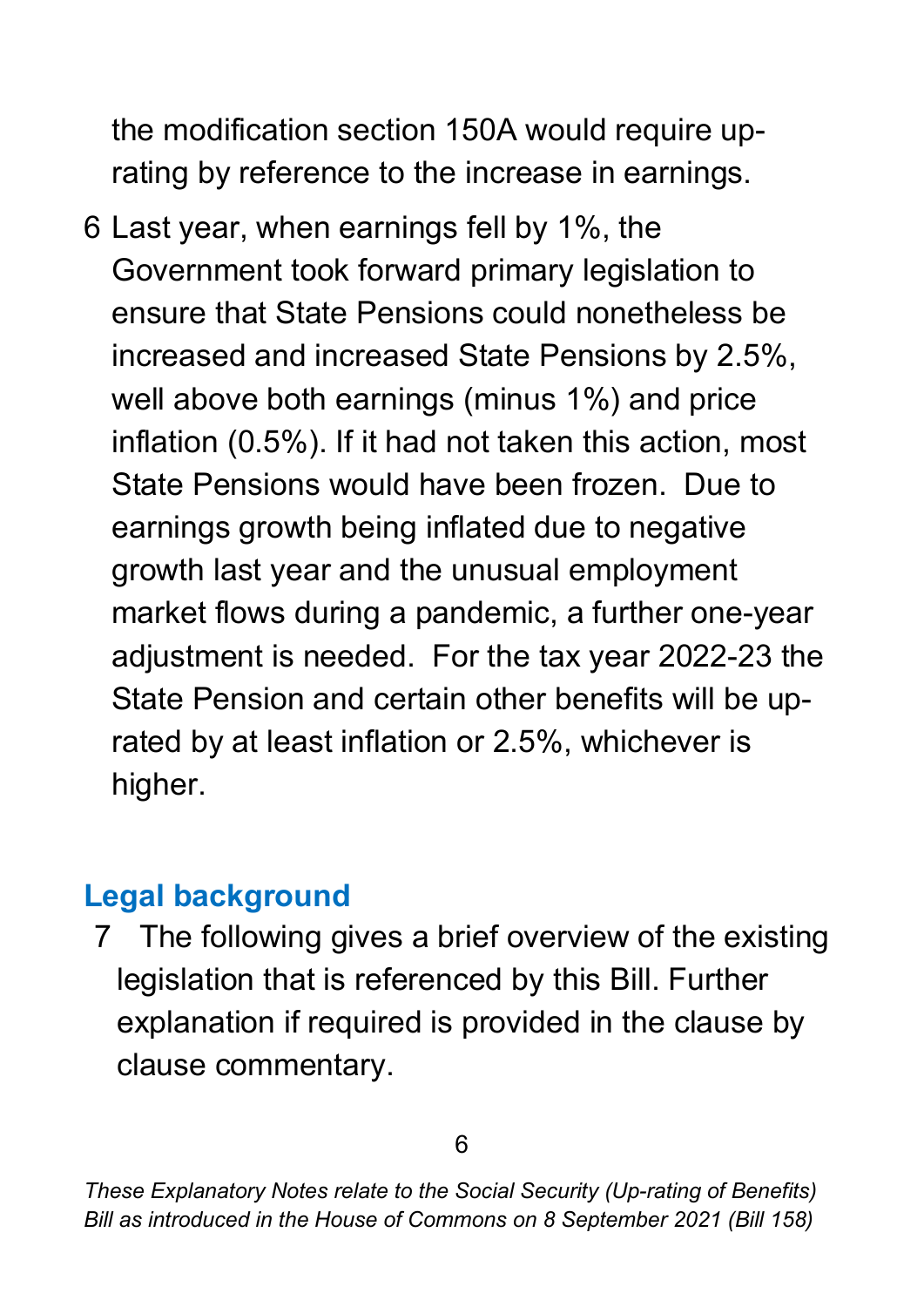- 8 The 1992 Act provides for the annual up-rating of social security benefits specified in sections 150, 150A and 151A.
- 9 Section 150(1) of the 1992 Act requires the Secretary of State to review social security benefits, to determine whether they have retained their value in relation to the general level of prices. If the benefits have not retained their value, subsection (2)(a) requires the Secretary of State to bring forward a draft up-rating order to up-rate some of them by at least as much as the increase in the general level of prices. The main benefits affected are Attendance Allowance, Carer's Allowance, Disability Living Allowance, Personal Independence Payment and the Additional State Pension. The Secretary of State has a discretion under subsection (2)(b) as to whether or not to increase other benefits in the draft up-rating order. The main benefits affected are the working age benefits.
- 10 Section 151A of the 1992 Act requires the inherited increments of the old State Pension and certain amounts exceeding the full rate of the new State Pension (payable under transitional

7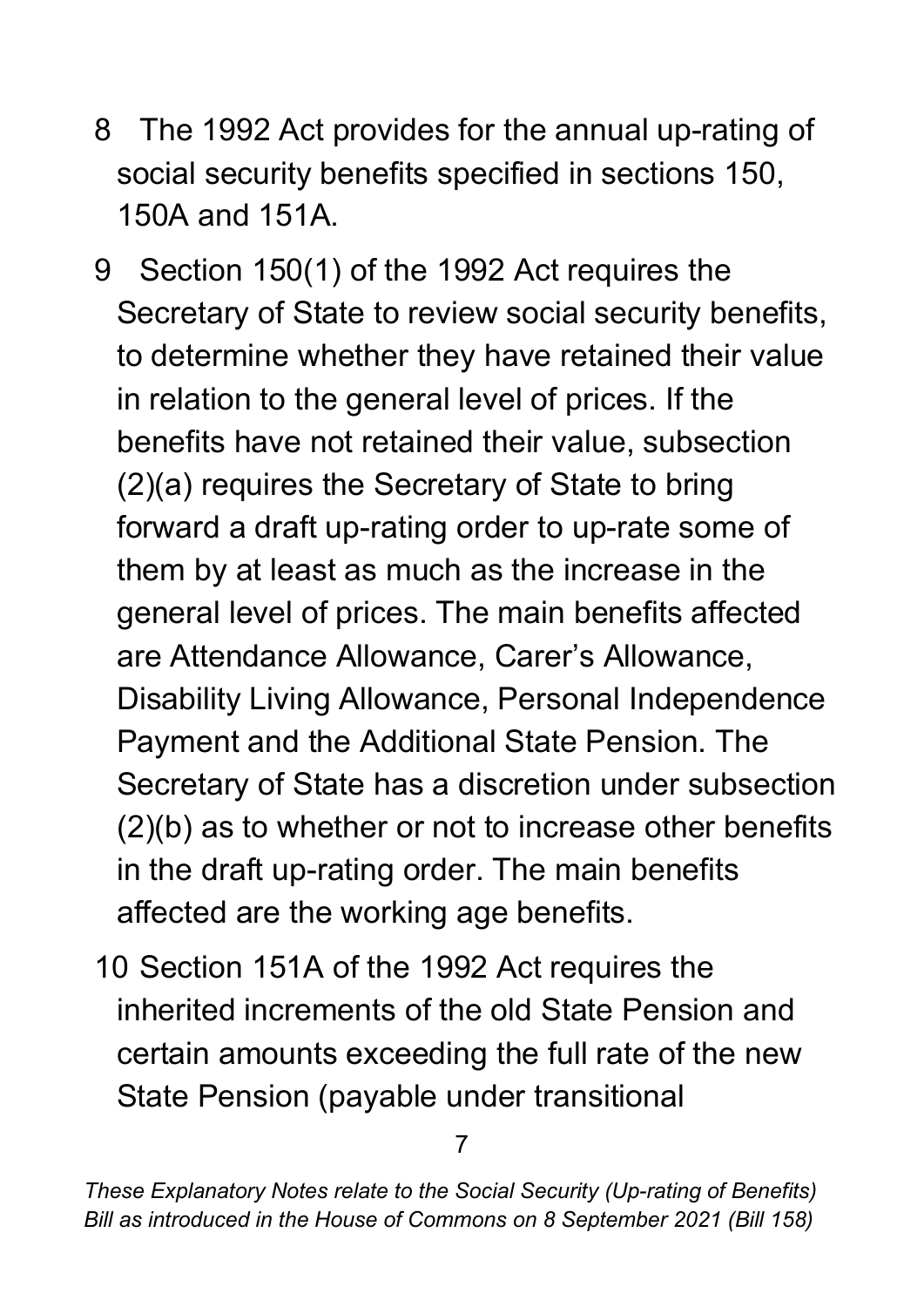arrangements) to be increased in line with prices if there has been an increase in prices over the review period.

- 11 Under section 150(1) and 151A(8) the Secretary of State has discretion as to how to measure changes in the general level of prices. In recent years she has decided to measure the increase in prices over the review period using the CPI.
- 12 Section 150A of the 1992 Act requires the Secretary of State to review certain benefits, to determine whether they have retained their value in relation to the general level of earnings. If the benefits have not retained their value, subsection (2) requires the Secretary of State to bring forward a draft up-rating order to up-rate them by at least as much as the increase in the level of earnings. Benefits affected are: the basic State Pension, the full rate of the new State Pension, the Standard Minimum Guarantee element of Pension Credit, and survivors' benefits in Industrial Death Benefit.
- 8 13 Under section 150A(8) the Secretary of State has discretion over how to measure changes in the general level of earnings and has decided to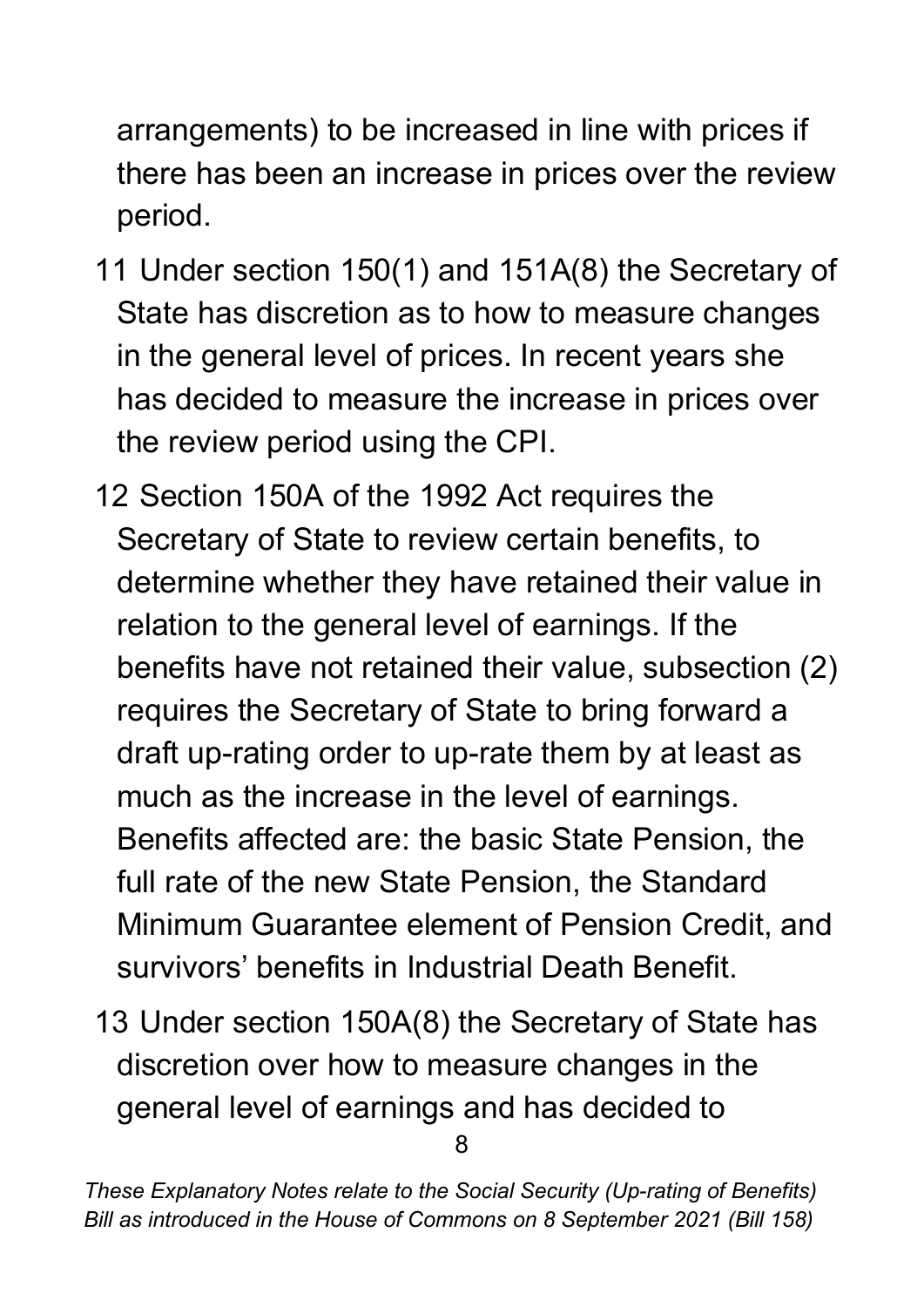measure the increase over the appropriate period using the AWE index for the quarter ending July in any given year.

## <span id="page-9-0"></span>**Territorial extent and application**

- 14 Clause 2 covers the territorial extent of the Bill.
- 15 The provisions of this Bill extend to England and Wales and Scotland.
- 16 Survivors' benefits in Industrial Death Benefit are devolved to the Scottish Parliament. As a consequence, the Bill will require a Legislative Consent Motion from the Scottish Parliament.
- 17 Up-rating is a transferred matter in Northern Ireland, although the Department for Communities has a policy of maintaining parity with Great Britain through its own legislation.
- 18 See the table in Annex A for a summary of the position regarding territorial extent and application in the United Kingdom.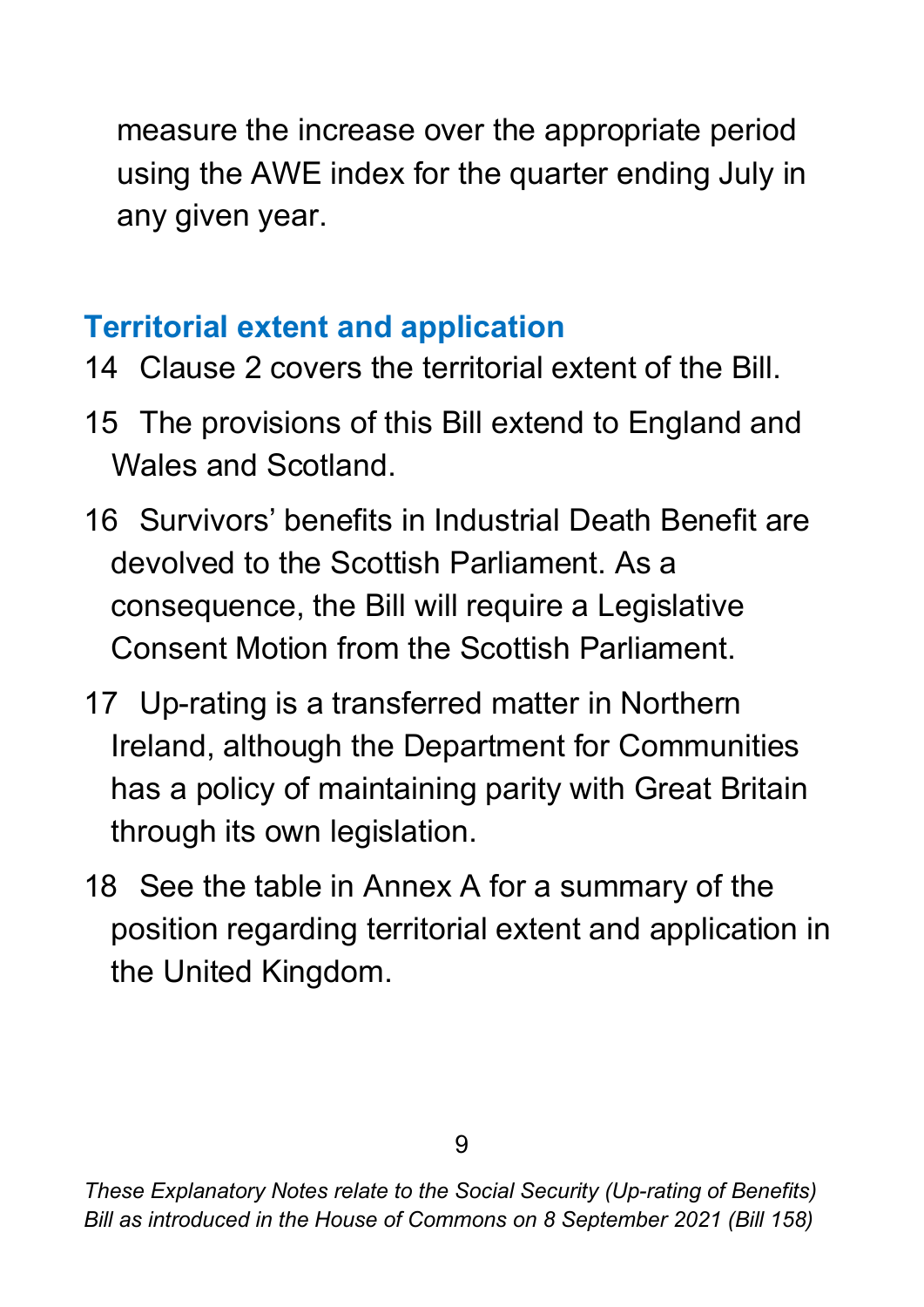#### **Fast-track legislation**

- 19 The Government intends to ask Parliament to expedite the parliamentary progress of this Bill. In their report on Fast-track Legislation: Constitutional Implications and Safeguards<sup>[1](#page-10-0)</sup>, the House of Lords Select Committee on the Constitution recommended that the Government should provide more information as to why a piece of legislation should be fast-tracked<sup>[2](#page-10-1)</sup>". The justification for fast-tracking the Bill is explained below.
- 20 The legislation is required to be in place for uprating for the 2022-23 tax year. To ensure that individuals receive their increased pensions and benefits in the first week of the new tax year (see section 150A(7) of the 1992 Act), the up-rating process has to begin six months before those increases are due to take effect. A review under section 150(1), 150A(1) and 151A(1) is carried out by the Secretary of State in the autumn (following publication of the September inflation and earnings figures in mid-October). The proposed increases to

<span id="page-10-0"></span><sup>1</sup> House of Lords' Constitution Committee, 15th report of session 2008/09, HL paper 116-I

<span id="page-10-1"></span><sup>2</sup> House of Lords' Constitution Committee, 15th report of session 2008/09, HL paper 116-I, para. 186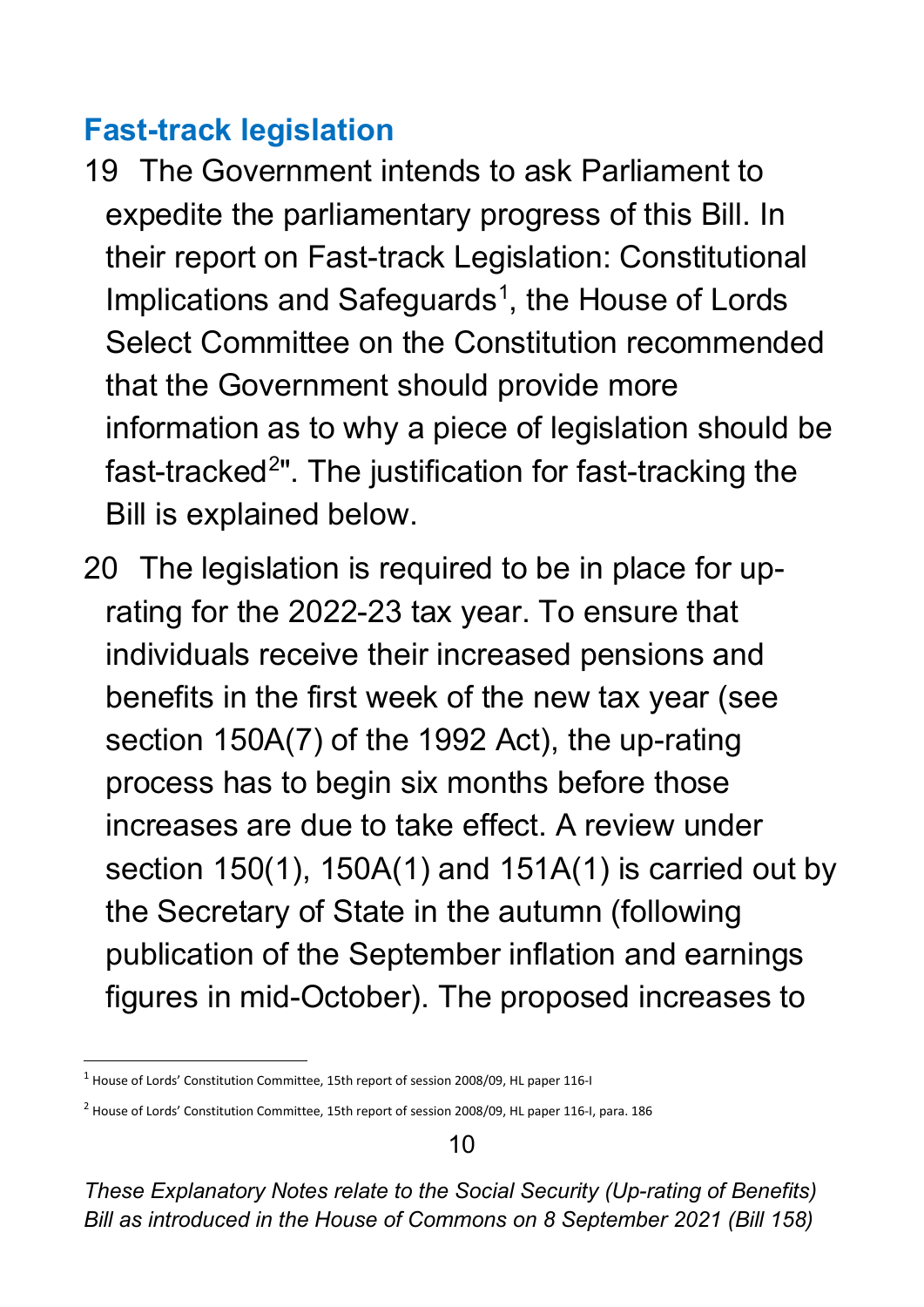benefits and pensions are then announced to Parliament at the end of November following which the IT must be programmed.

- 21 The Secretary of State will need to have completed her review of earnings, and made a Statement to Parliament, by 26 November 2021, to meet hard IT delivery deadlines. The Statement provides the legal cover to enable the Department for Work and Pensions to make advance awards of State Pension at the increased rate. It also authorises the Annually Managed Expenditure (AME) which is committed by starting the IT process, which process cannot be reversed once started.
- 22 The Bill will therefore need Royal Assent by mid-November 2021 at the very latest. This would give the Secretary of State a week to conclude her review and make decisions about benefit and pension rates in advance of the IT delivery deadlines.

What efforts have been made to ensure the amount of time made available for parliamentary scrutiny has been maximised?

23 The Bill was introduced as soon as possible after it became clear from the indices that earnings growth

11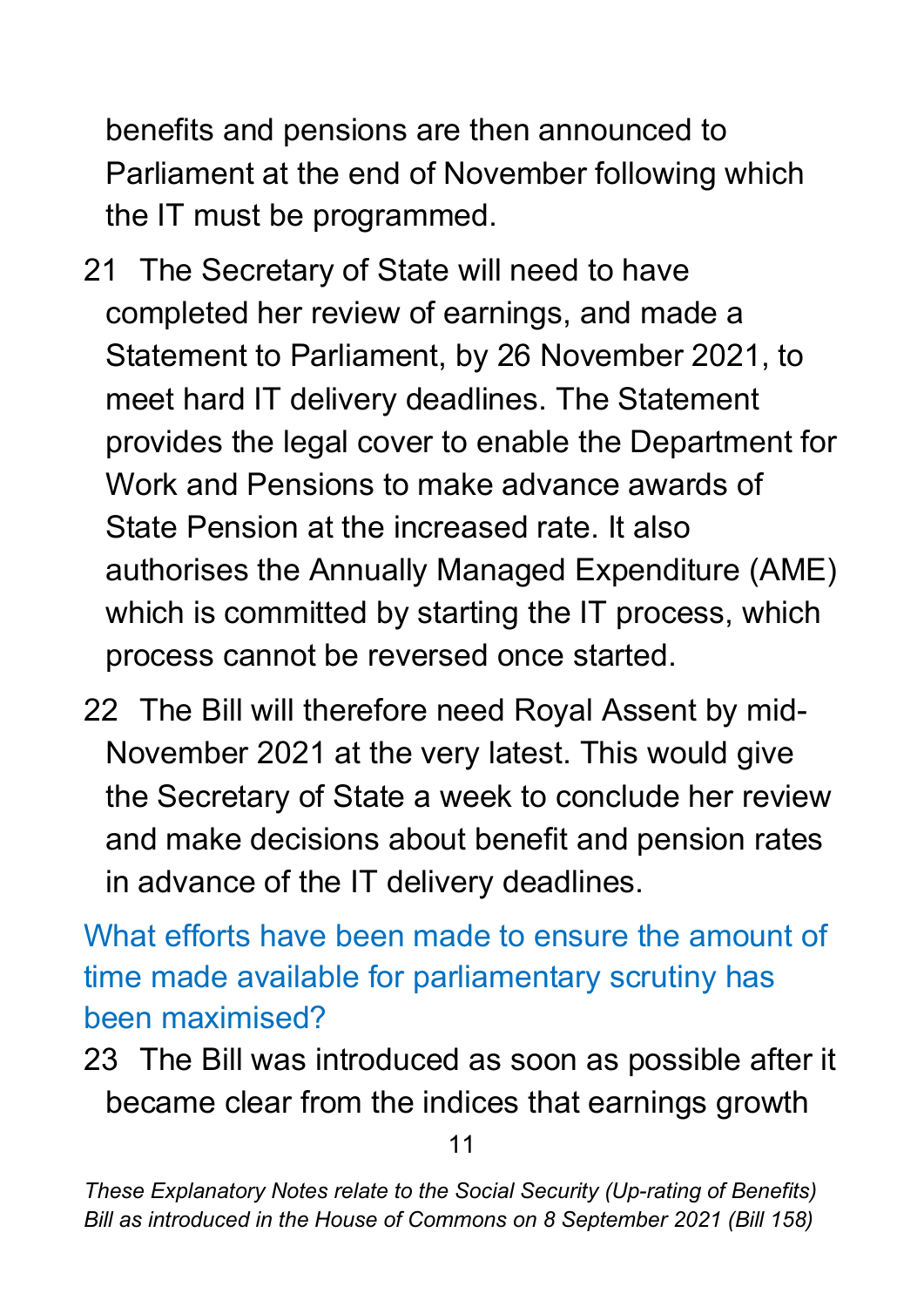over the review period had been significantly affected by the Coronavirus pandemic. This provided Parliament with two months for scrutiny.

To what extent have interested parties and outside groups been given an opportunity to influence the policy proposal?

24 Decisions on up-rating are, by statute, a matter for the Secretary of State alone.

Does the Bill include a sunset clause (as well as any appropriate renewal procedure)? If not, why does the Government judge that their inclusion is not appropriate?

25 The Bill modifies section 150A of the 1992 Act only as it applies to a review of earnings conducted in this tax year. A separate sunset clause is therefore not needed.

Are mechanisms for effective post-legislative scrutiny and review in place? If not, why does the Government judge that their inclusion is not appropriate?

26 These temporary provisions for one tax year will complement the existing powers in the 1992 Act and will form part of the usual annual up-rating exercise. The up-rating order is affirmative and is subject to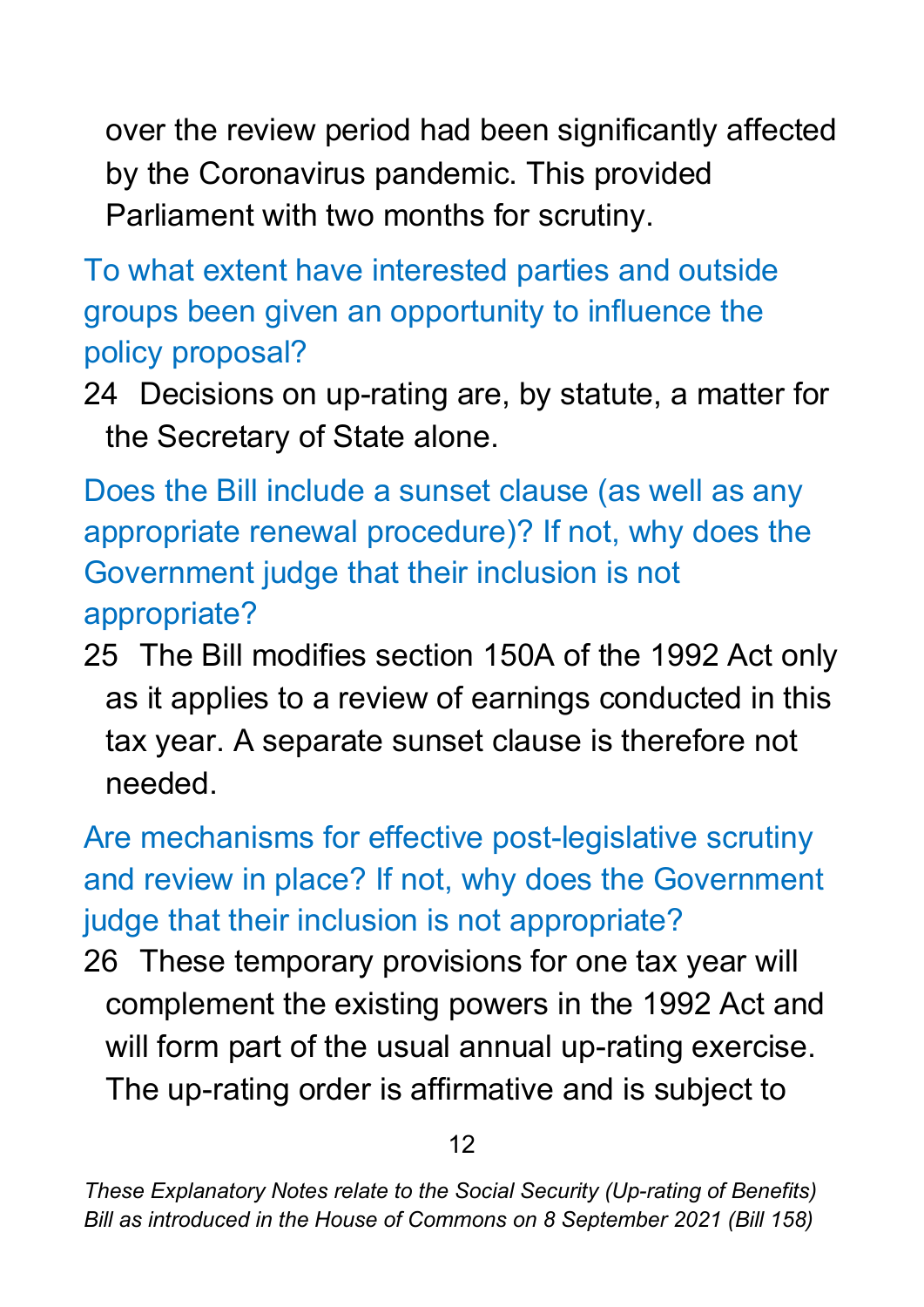debate in both Houses of Parliament.

Has an assessment been made as to whether existing legislation is sufficient to deal with any or all of the issues in question?

27 An assessment has been made and the conclusion was that the existing powers were insufficient to deal with the economic consequences of the Coronavirus pandemic. The legislation as it currently stands does not allow the Secretary of State to suspend the link to earnings.

Has the relevant parliamentary committee been given the opportunity to scrutinise the legislation?

<span id="page-13-0"></span>28 A memorandum on delegated powers has been prepared for the Delegated Powers and Regulatory Reform Committee and a European Convention on Human Rights analysis is included in these Explanatory Notes for the Joint Committee on Human Rights. Commentary on provisions of Bill.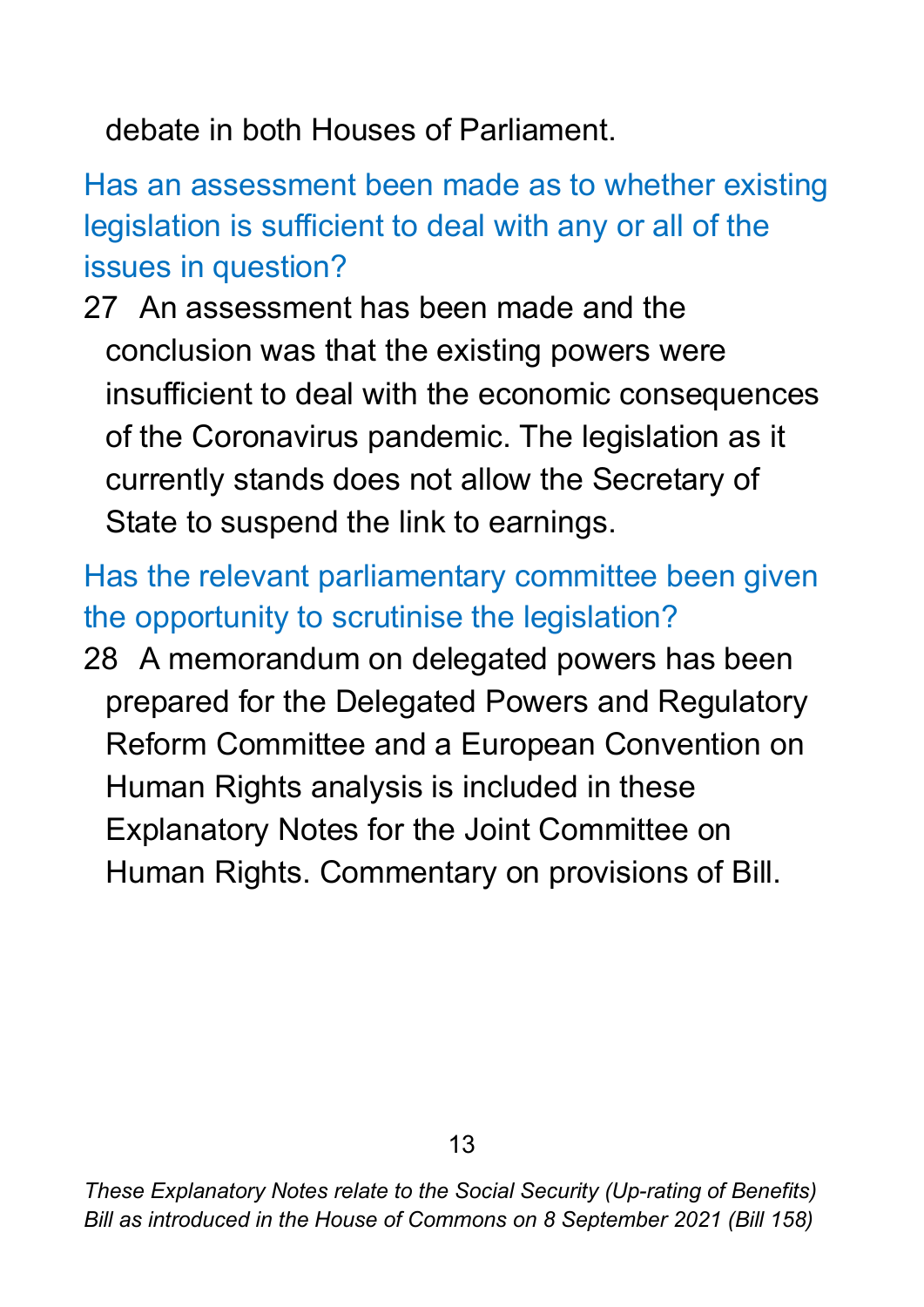### **Commentary on provisions of the Bill**

Clause 1: Up-rating of state pension and certain other benefits following review in tax year 2021-22

- 29 Clause 1 subsection (1) provides for a review of the basic State Pension, the full rate of the new State Pension, the Standard Minimum Guarantee in Pension Credit and survivors' benefits in Industrial Death Benefit by reference to prices (instead of earnings).
- 30 Clause 1 subsection (2)(a) operates on section 150A(2) of the 1992 Act so that if those benefits have not retained their value in relation to the general level of prices, the Secretary of State is required to bring forward an up-rating order to up-rate them by at least as much as the increase in the general level of prices.
- 31 Clause 1 subsection (2)(b) inserts a new subsection (2A) into section 150A which imposes a duty on the Secretary of State to increase those benefits by not less than 2.5% if either inflation has been less than 2.5%, or if there has been no inflation, over the review period.

14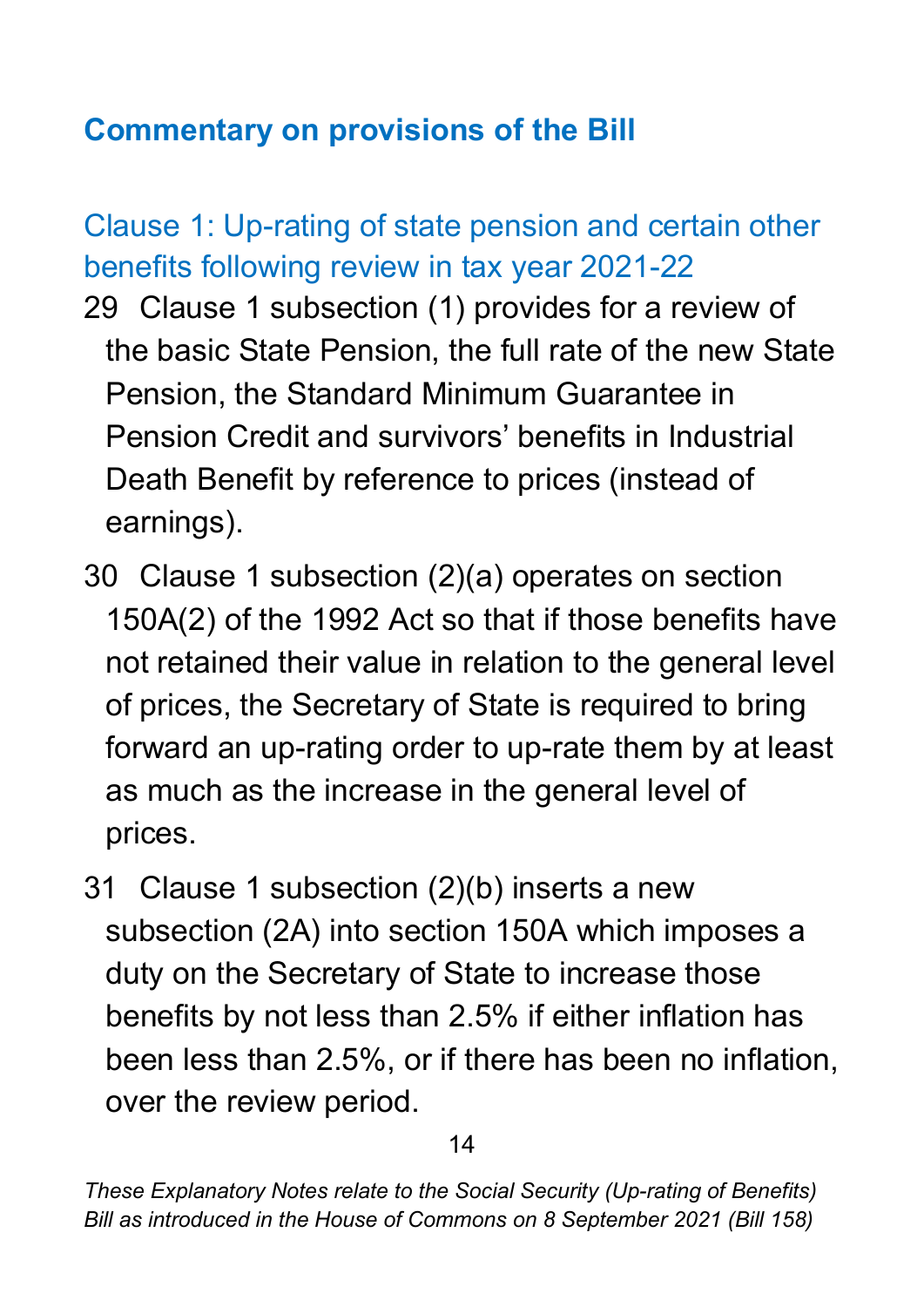- 32 Clause 1 subsection (2)(b) also inserts a new subsection (2B) into section 150A so that where provision in respect of the amounts of survivors' benefits in Industrial Death Benefit is within the legislative competence of the Scottish Parliament, subsection (2A) has effect as if references to the Secretary of State and to Parliament were references to the Scottish Ministers and the Scottish Parliament respectively.
- 33 Clause 1 subsection (2)(e) amends section 150A(8) to enable the Secretary of State to estimate the general level of prices in such manner as she thinks fit.

### Clause 2: Extent, commencement and short title

- 34 Clause 2 provides details of the territorial extent, commencement and short title of the Bill.
- 35 Clauses 1 and 2 of the Bill come into force on Royal Assent.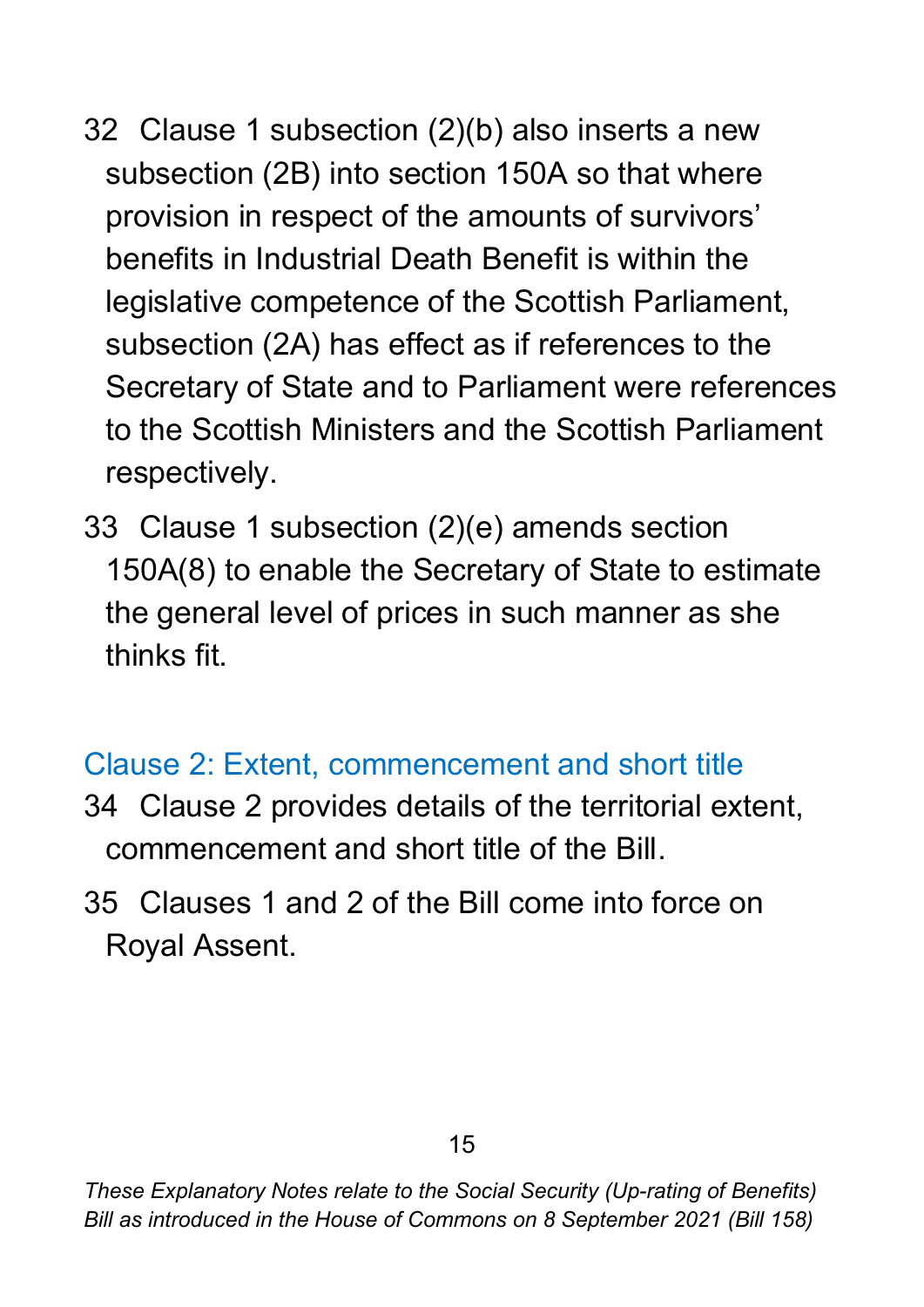#### <span id="page-16-0"></span>**Financial implications of the Bill**

36 The Bill gives the Secretary of State the power to up-rate the new State Pension, basic State Pension and certain other benefits in the tax year 2022-23 by at least inflation or 2.5%, whichever is higher. The Bill is a response to a situation in which the AWE figure for May to July are forecast to be inflated by the negative growth in wages last year and the unusual employment market flows during the pandemic when published in mid-October 2021.

## <span id="page-16-1"></span>**Parliamentary approval for financial costs or for charges imposed**

37 The Bill does not require a money resolution or a ways or means resolution. A money resolution is required where a bill authorizes new charges on the public revenue – broadly speaking new expenditure – and a ways and means resolution is required where a bill authorizes new charges on the people – broadly speaking, new taxation or other similar charges.

### <span id="page-16-2"></span>**Compatibility with the European Convention on Human Rights**

38 Section 19 of the Human Rights Act 1998 requires

16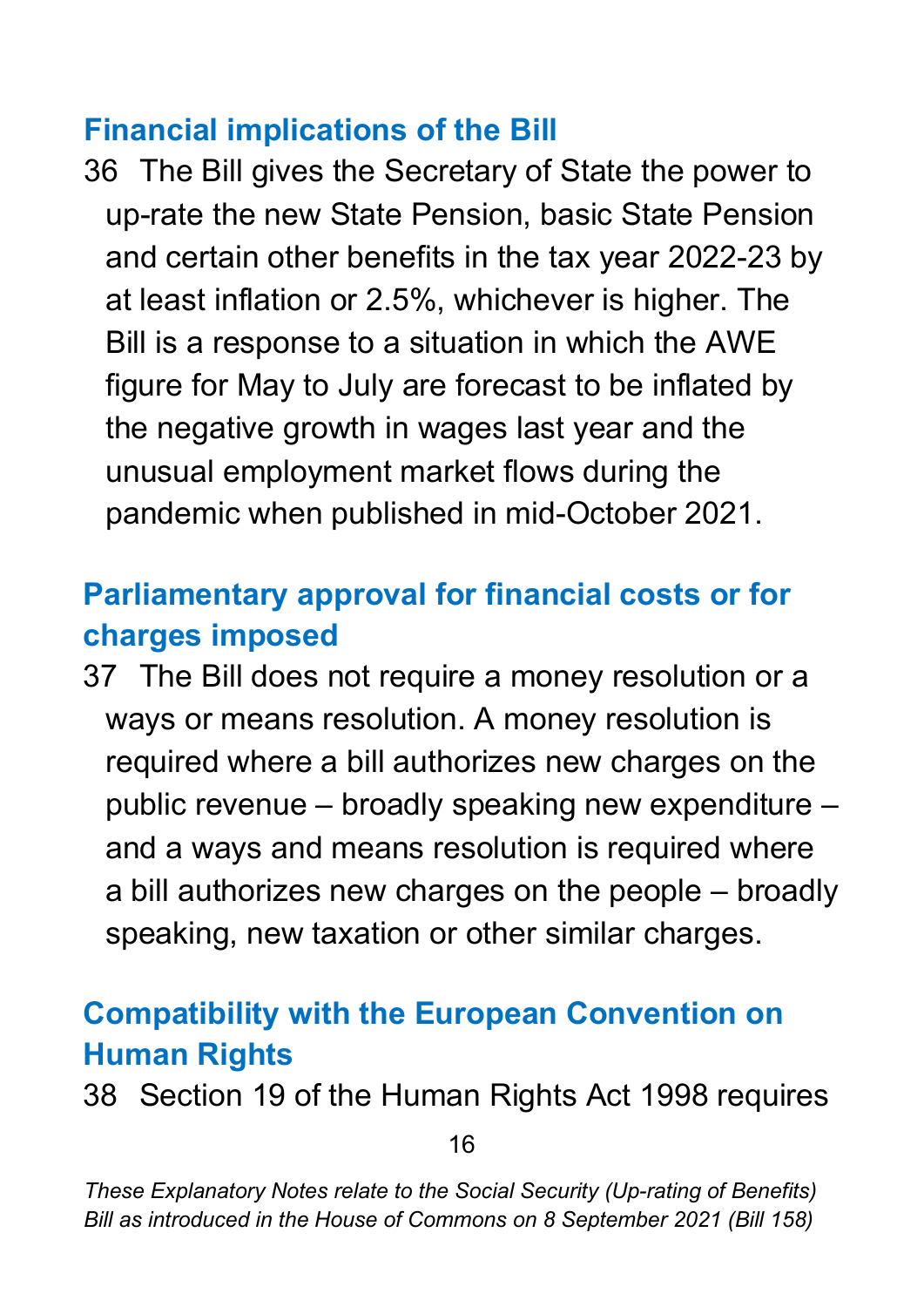the Minister in charge of a Bill in either House of Parliament to make a statement of compatibility of the provisions of the Bill with the Convention rights (as defined in section 1 of that Act).

- 39 In the opinion of Thérèse Coffey MP, Secretary of State for Work and Pensions, the provisions of the Bill are compatible with the Convention rights, and she has made a statement to this effect.
- 40 The key Convention right engaged by the provisions in this Bill is the protection of property under Article 1 of Protocol 1 to the Convention, and so Article 14 (prohibition on discrimination) is engaged.
- 41 It is acknowledged that a social security benefit is capable of being considered a possession under Article 1 of Protocol 1. However, Article 1 of Protocol 1 does not guarantee the right to acquire a benefit or to any amount of benefit. It is the fact of entitlement which is protected, not a particular amount of benefit. Therefore, as the Bill envisages increases in benefits and pensions, the Government does not consider there will be any interference with Article 1 of Protocol 1.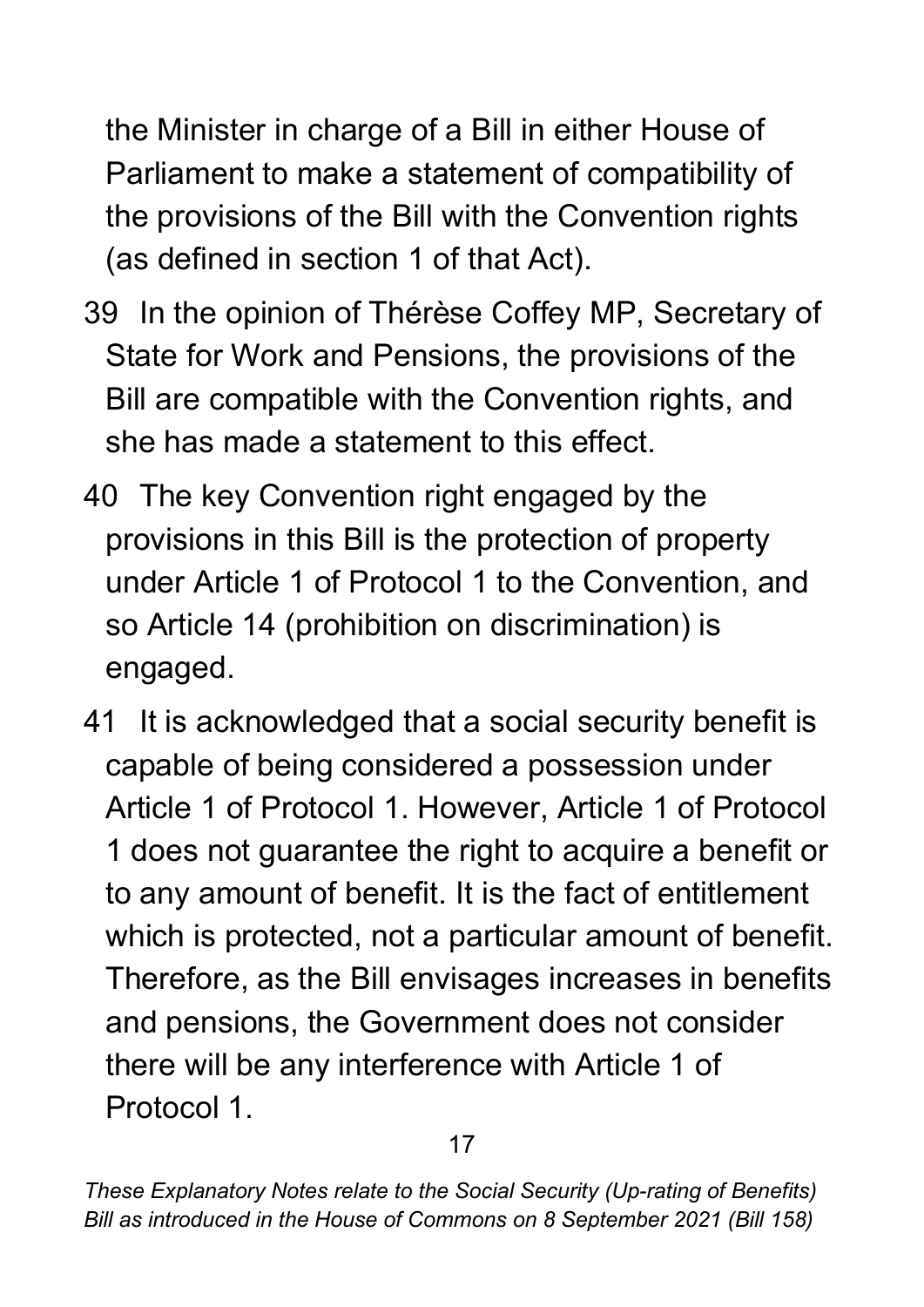42 For the purposes of Article 14, the Government accepts that a social security benefit is capable of being a possession within the ambit of Article 1 of Protocol 1. Clause 1 operates on certain pensioner benefits including the basic State Pension, the new State Pension, the Standard Minimum Guarantee in Pension Credit and survivor's benefits in Industrial Death Benefit, and not on working age benefits which could suggest a difference in treatment based on age. However, the Government's view is that the two groups of people (those on working age benefits and pensioners) are not in an analogous situation. It is proportionate and justifiable to treat claimants differently on the basis of age, as happens in the current benefits system. The State is afforded a wide margin of appreciation in respect of social security benefits. The Government's position is that the decision to suspend the earnings element of the Social Security Administration Act 1992 where earnings have been inflated by negative growth in wages last year and the unusual employment market flows during the pandemic and therefore any interference with Article 14 is not unlawful.

*These Explanatory Notes relate to the Social Security (Up-rating of Benefits) Bill as introduced in the House of Commons on 8 September 2021 (Bill 158)*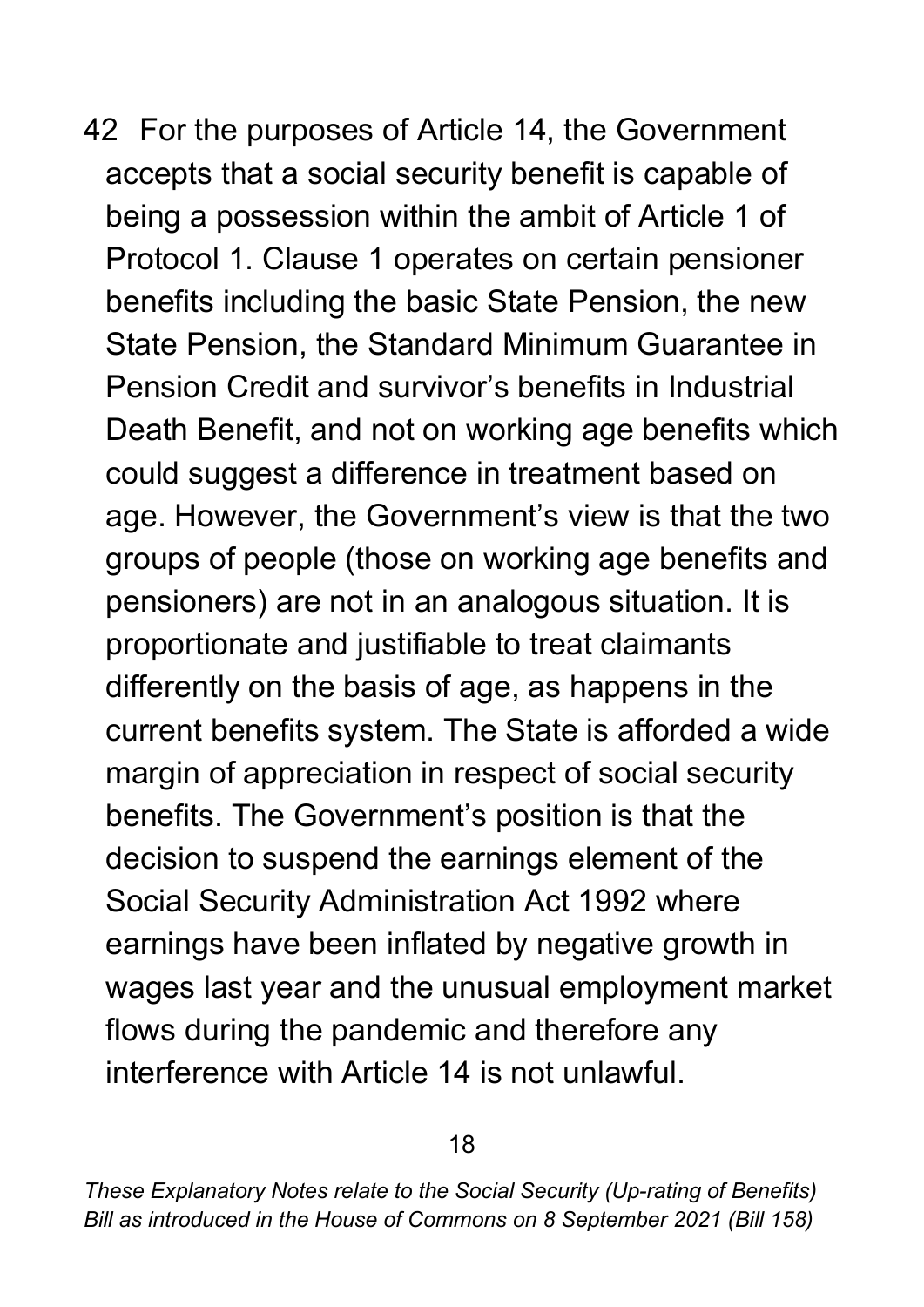### <span id="page-19-0"></span>**Related documents**

- 43 The following documents are relevant to the Bill and can be read at the stated locations:
	- Social Security Administration Act 1992 relevant sections 150, 150A and 151A
	- [https://www.legislation.gov.uk/ukpga/1992/5/](https://www.legislation.gov.uk/ukpga/1992/5/contents) [contents](https://www.legislation.gov.uk/ukpga/1992/5/contents)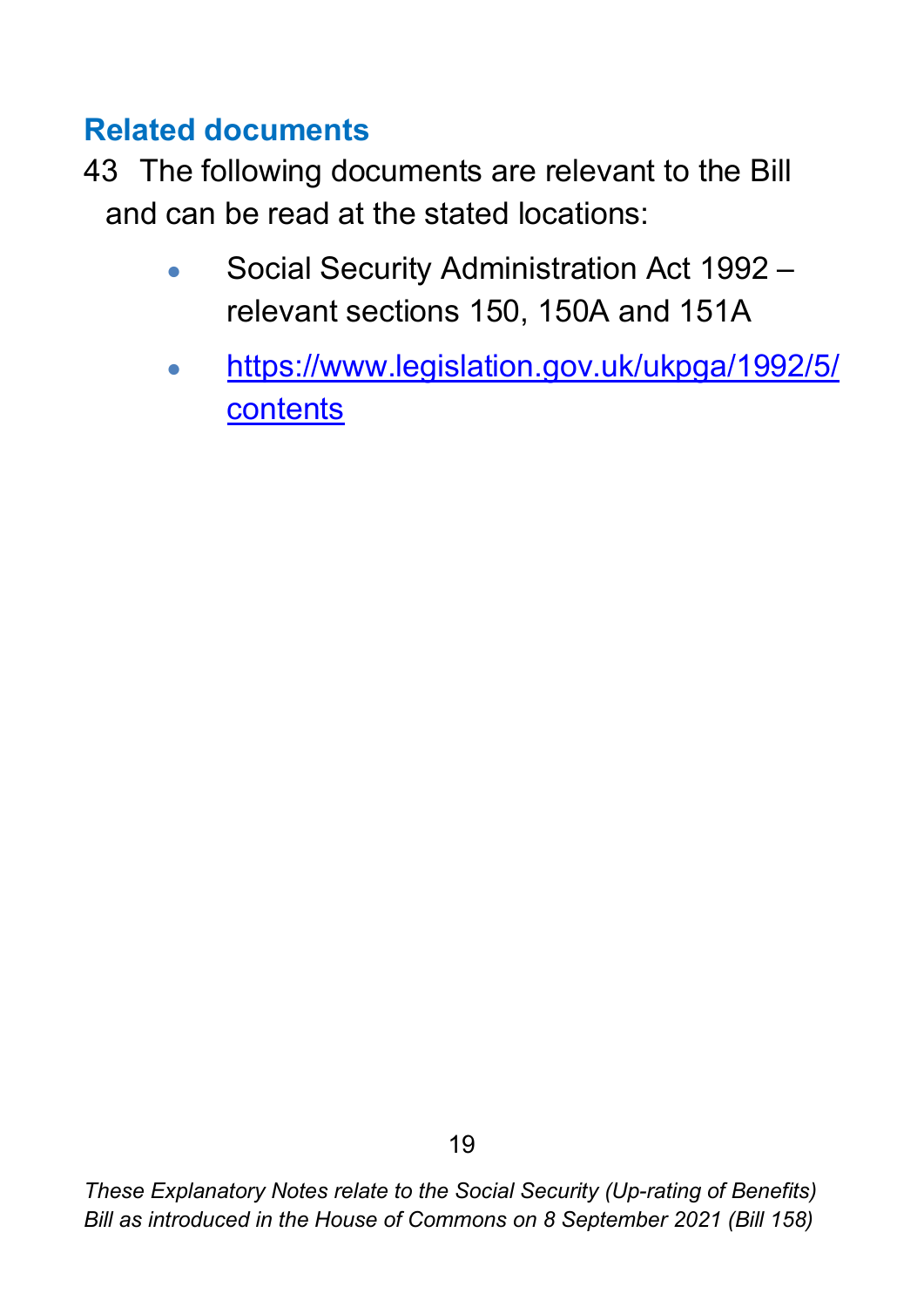## <span id="page-20-0"></span>**Annex - Territorial extent and application in the United Kingdom**

| <b>Provis</b><br>ion  | Englan<br>d                                                                              | <b>Wales</b>                                                                |                                                                                              | <b>Scotland</b>                                                  |                                                                                                  | <b>Northern Ireland</b>                                            |                                                                               |
|-----------------------|------------------------------------------------------------------------------------------|-----------------------------------------------------------------------------|----------------------------------------------------------------------------------------------|------------------------------------------------------------------|--------------------------------------------------------------------------------------------------|--------------------------------------------------------------------|-------------------------------------------------------------------------------|
|                       | <b>Extend</b><br>s to E<br><b>&amp; W</b><br>and<br>applies<br>to<br><b>Englan</b><br>d? | <b>Exten</b><br>ds to<br>E &<br>W<br>and<br>appli<br>es to<br>Wale<br>$s$ ? | Legisl<br>ative<br><b>Conse</b><br>nt<br><b>Motion</b><br>proce<br><b>SS</b><br>engag<br>ed? | <b>Exten</b><br>ds and<br>applie<br>s to<br><b>Scotla</b><br>nd? | Legislat<br>ive<br><b>Consen</b><br>t<br><b>Motion</b><br>proces<br>$\mathbf{s}$<br>engage<br>d? | <b>Extends</b><br>and<br>applies to<br><b>Northern</b><br>Ireland? | Legislati<br>ve<br><b>Consent</b><br><b>Motion</b><br>process<br>engaged<br>? |
| Clause<br>Clause<br>2 | Yes<br>Yes                                                                               | Yes<br>Yes                                                                  | <b>No</b><br><b>No</b>                                                                       | Yes<br>Yes                                                       | Yes<br>Yes                                                                                       | <b>No</b><br><b>No</b>                                             | N/A<br>N/A                                                                    |

#### <span id="page-20-1"></span>**Subject matter and legislative competence of devolved legislatures**

Survivors' benefits in Industrial Death Benefit fall within the legislative competence of the Scottish Parliament.